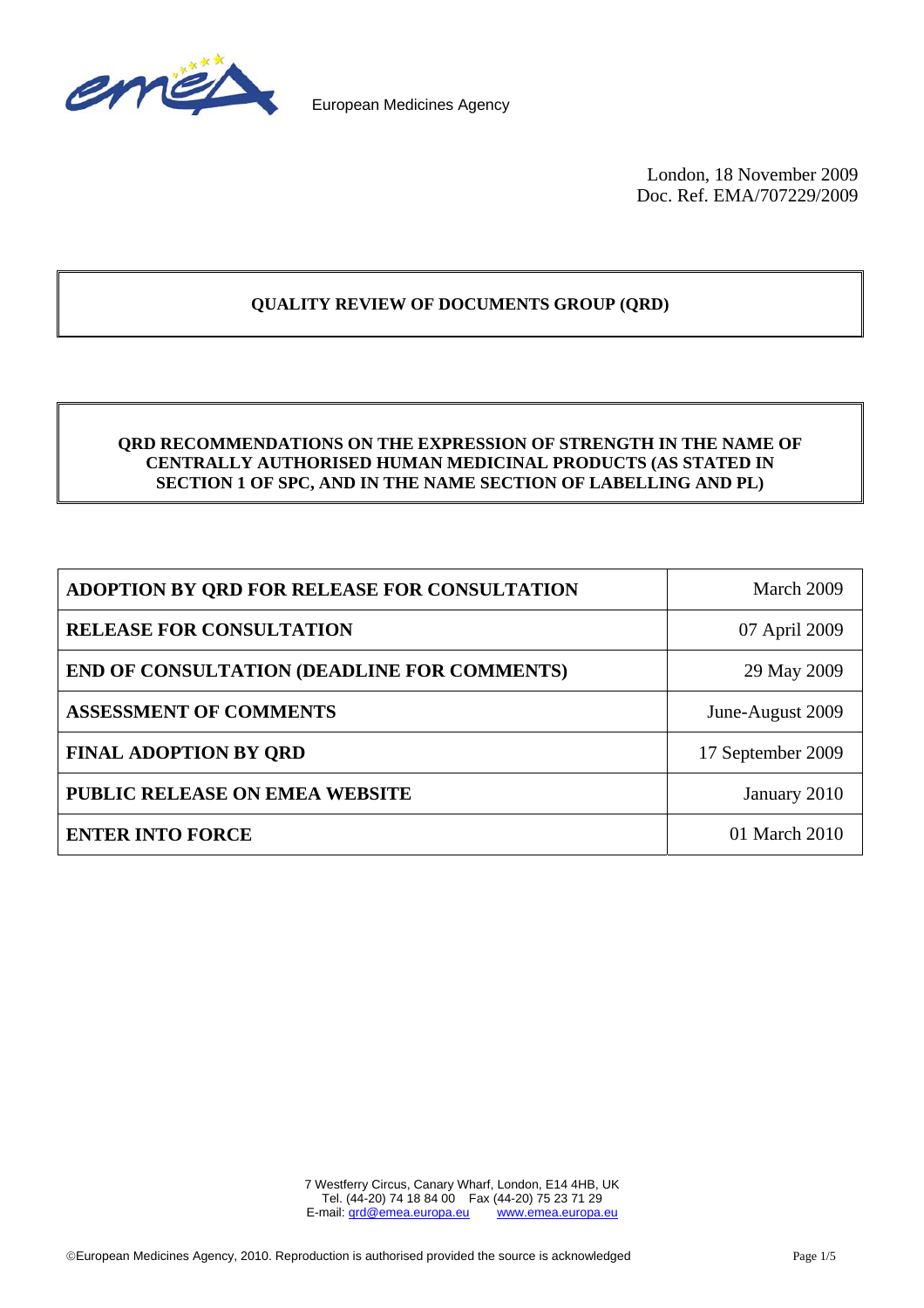## **QRD Recommendations on the expression of strength in the name of centrally authorised human medicinal products**  *(as stated in section 1 of SPC, and in the name section of labelling and PL)*

#### **1. General considerations**

Directive 2001/83/EC requires a medicinal product to be labelled as "(invented) name + strength + pharmaceutical form". This is considered to be the full name of the product, therefore wherever in this document reference is made to "name", it is understood to mean the full name of the product containing the three elements. The active substance is required to be indicated immediately below the full name.

According to the Guideline on Summary of Product Characteristics, the strength in the name of a product is the quantity of the active substance which is relevant for the correct identification and use of the product. In addition, it should be consistent with the information given in section 2 (Qualitative and quantitative composition) and section 4.2 (Posology and method of administration).

Consequently, the purpose of the strength in the name of a product is to give the most relevant information regarding the content of the product in view of its use, easy identification and distinction from other presentations, and prescription by the physician, also taking into account other aspects of the medication management process. This is different from the purpose of sections 2 and 6.5 in the SPC or section 2 of the labelling, where more detailed and analytical information is given about the precise content of the product both in terms of active substance/moiety and finished product. The strength in section 1 should, therefore, be based on user/prescription criteria, rather than on quality/analytical criteria.

The level of detail may therefore be different between section 1 and section 2, and it may often not be necessary to include certain 'redundant' information in the strength in section 1 which can be found in other, more technical sections in the SPC/labelling. Where for instance strength in the name will reflect the total quantity of active substance in the container only, other sections in the SPC/labelling will have to contain a clear reference to the total volume and also to the concentration per unit of volume. Similarly, where strength in the name is expressed as a concentration per unit volume, other sections in the SPC/labelling will have to clearly mention the total quantity of active substance and total volume of the product. The accurate reflection of these key elements on the proposed labelling and packaging material by the applicant will be a key aspect during the mock-up and specimen review with the aim to reduce the risk of medication errors. The design applied by the pharmaceutical company should ensure the prominent and unambiguous identification of the key information for the correct use of the product.

Based on the considerations above, the experience gained with medicinal products labelling and the [workshop](http://www.emea.europa.eu/docs/en_GB/document_library/Other/2011/03/WC500102957.pdf) held with healthcare professionals in October 2008, the QRD Group proposed some draft recommendations for the expression of strength of different pharmaceutical forms, not only in order to achieve harmonisation across similar medicinal products and pharmaceutical forms, but especially in order to make improvements to medicines labelling to ensure the correct and safe use of medicines and minimise medication errors.

The EMEA released the QRD recommendations for an external consultation phase and rather extensive comments were received from a broad representation of interested parties. The outcome of the consultation reinforces the fact that there are different practices across the EU when it comes to the labelling of medicinal products, especially for parenteral preparations and products with a multidose presentation. These split views are well acknowledged by all the stakeholders, however the overall message is the wish to achieve a harmonised approach, at least for the centrally authorised medicinal products, and that led the EMEA to eventually release and implement the final recommendations.

The recommendations apply only to the determination of the strength in the name of medicinal products and do not automatically affect other regulatory decisions (e.g. policies regarding the system of issuing authorisation numbers, fees calculation, classification of extension versus variation applications, etc.). They will apply to new marketing authorisation applications in the Centralised Procedure as of 01/03/2010, and will not apply retrospectively to authorised medicinal products. However, either at the request of CHMP or on a voluntary basis, MAHs may consider changing the strength of their authorised medicinal products (in the course of a future regulatory procedure requiring assessment), provided that this will not create confusion to patients and healthcare professionals.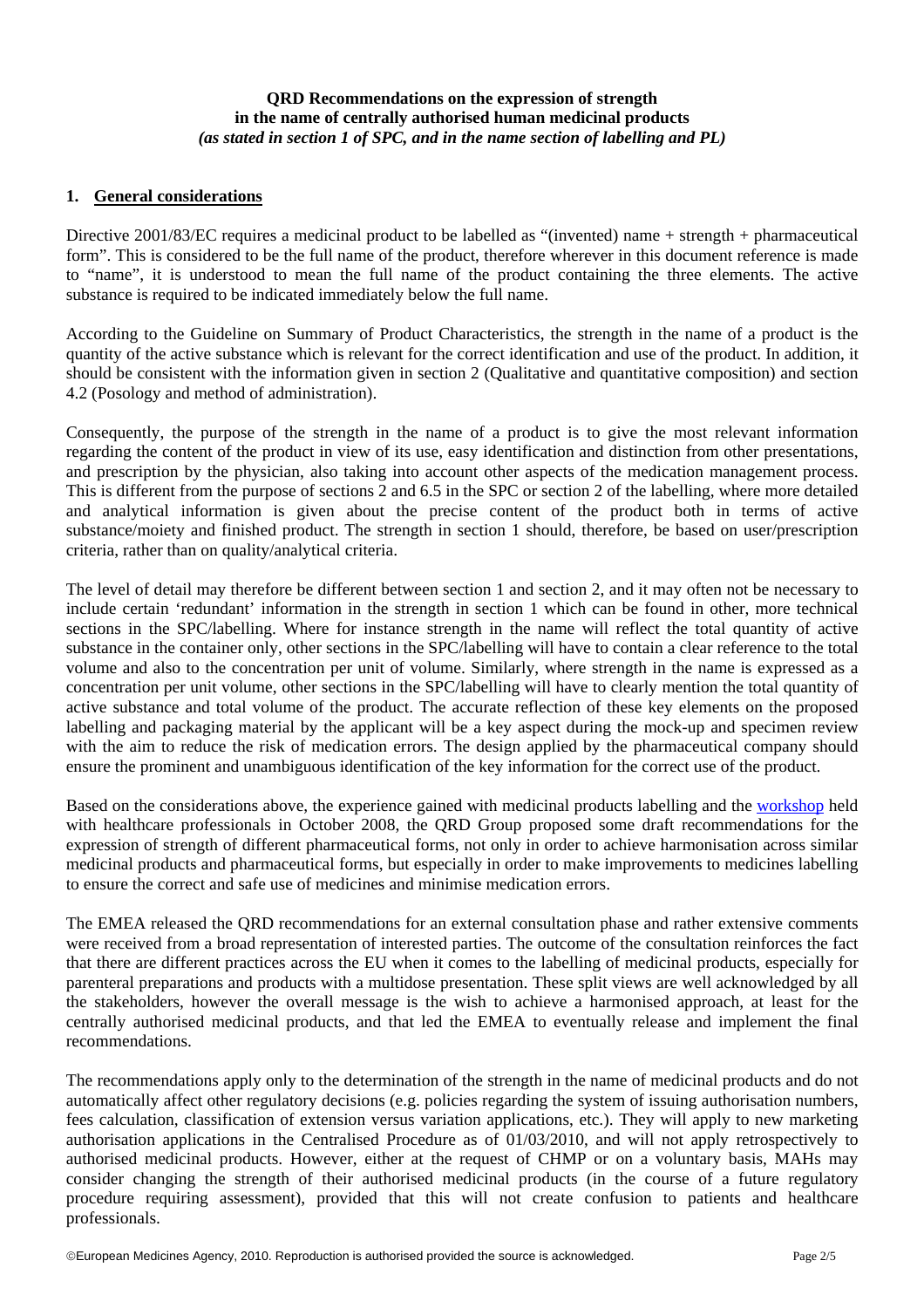#### **2. Recommendations on the expression of strength in the name of centrally authorised medicinal products**

It is acknowledged that a decision on the most appropriate 'strength' in the name of a centrally authorised medicinal product will have to be taken on a **case-by-case basis**, and that exceptions to the general rules may be acceptable and/or necessary.

In addition to the factors mentioned in point 1 above, there are some additional factors that may have to be considered for the correct determination of the most appropriate 'strength', e.g. the strength used on the labelling of investigational medicinal products in clinical trials<sup>[1](#page-2-0)</sup> or the presence of a measuring device. Where a suitable measuring device is included in the pack and there is a single or multiple fixed dose to be administered by means of the device, its impact on the expression of strength should be taken into account.

The expression of strength as a percentage should not be used, except when it concerns authorised medicinal products (or a new strength of such product) for which the strength has traditionally been expressed in such a way.

*The variables used in the table to reflect the different scenarios are defined as follows: x mg/ml = concentration; z mg = total active substance; y ml = total volume; z mg/y ml = total active substance per total volume.* 

| <b>Pharmaceutical form</b>                               | Container <sup>2</sup> | Preferred strength in the name <sup>3</sup> | Format <sup>3</sup> |  |  |
|----------------------------------------------------------|------------------------|---------------------------------------------|---------------------|--|--|
| <b>Oral preparations</b>                                 |                        |                                             |                     |  |  |
| Solid unit-dose preparations<br>(e.g. tablets, capsules) | Single dose            | Amount per unit dose                        | z mg                |  |  |
| Solid preparations<br>(e.g. granules)                    | Multi-dose             | Amount per unit weight                      | x mg/g              |  |  |
| Semi-solid preparations<br>(e.g. oral paste, gel)        | Single dose            | Total amount in the container               | z mg                |  |  |
| Semi-solid preparations<br>(e.g. oral paste, gel)        | Multi-dose             | Amount per unit weight                      | x mg/g              |  |  |
| Liquid preparations<br>(e.g. ampoule, sachet)            | Single dose            | Total amount in the container               | z mg                |  |  |
| Liquid preparations<br>(e.g. oral solution)              | Multi-dose             | Amount per unit volume                      | $x$ mg/ml           |  |  |
| Powders/granules for liquid<br>preparations              | Single dose            | Total amount in the container               | z mg                |  |  |
| Powders/granules for liquid<br>preparations              | Multi-dose             | Amount per unit volume after reconstitution | $x$ mg/ml           |  |  |

 $\frac{1}{1}$ 

<span id="page-2-0"></span> $^{2}$  A single dose container holds a quantity of the preparation intended for total or partial use on one occasion only. A multi-dose container holds a quantity of the preparation suitable for two or more doses (Ph Eur –  $6<sup>th</sup>$  Edition 2009 (6.4)).

 $3$  Amount of active substance or moiety, as appropriate. The recommendations also apply to any other units.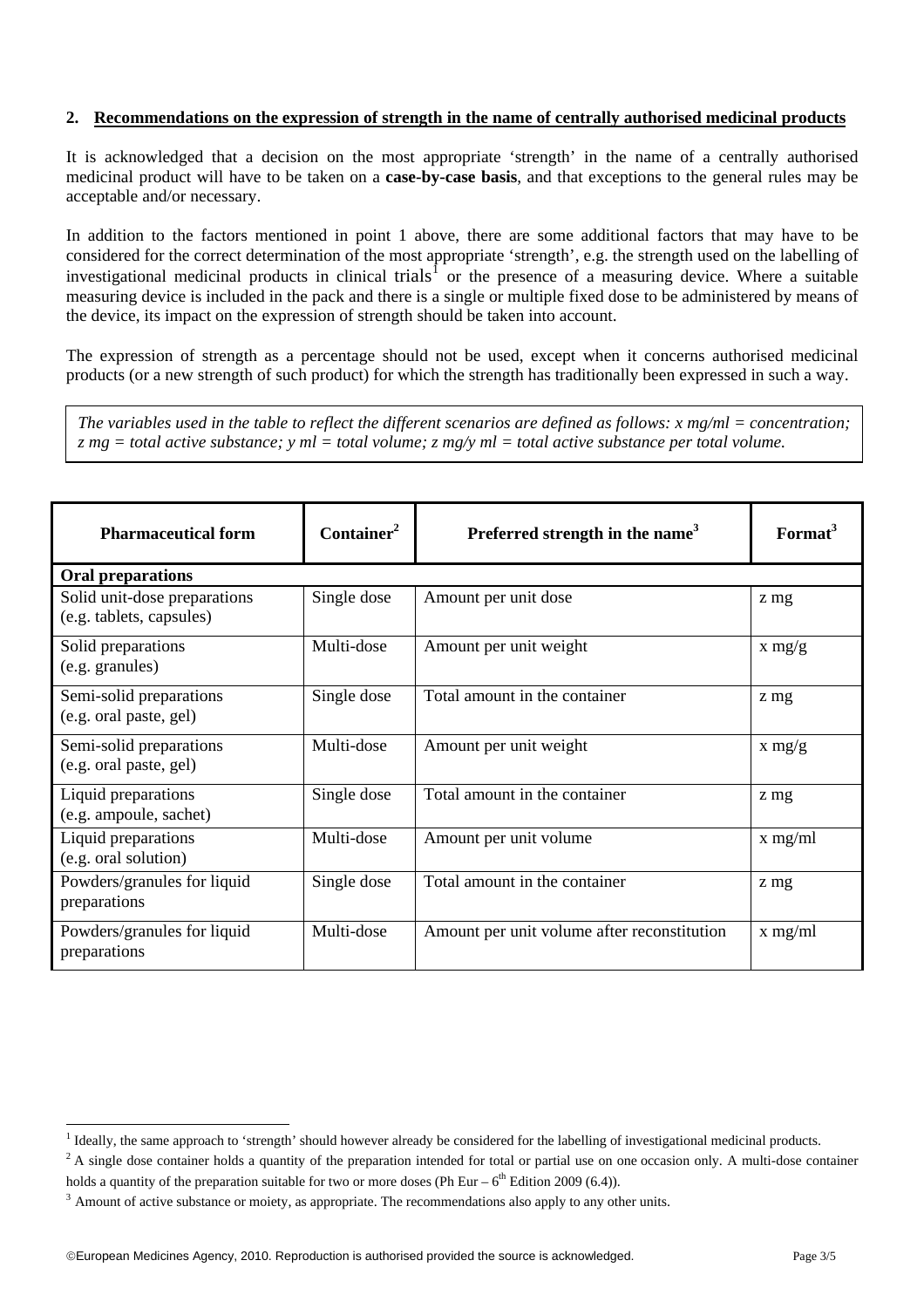| <b>Parenteral preparations</b>                                                                                 |                                                             |                                             |                        |  |
|----------------------------------------------------------------------------------------------------------------|-------------------------------------------------------------|---------------------------------------------|------------------------|--|
| Liquid preparations                                                                                            | Single dose<br>(in cases of<br>'total' use <sup>*</sup> )   | Total amount in the container               | $z$ mg $)$             |  |
|                                                                                                                | Single dose<br>(in cases of<br>'partial' use <sup>*</sup> ) | Amount per unit volume                      | $x$ mg/ml <sup>*</sup> |  |
| Liquid preparations                                                                                            | Multi-dose                                                  | Amount per unit volume                      | x mg/ml                |  |
| Powders for liquid preparations <sup>*</sup>                                                                   | Single dose                                                 | Total amount in the container               | z mg                   |  |
| Powders for liquid preparations                                                                                | Multi-dose                                                  | Amount per unit volume after reconstitution | x mg/ml                |  |
| Concentrates                                                                                                   | Single dose<br>(in cases of<br>'total' use <sup>*</sup> )   | Total amount in the container               | $z$ mg <sup>**</sup>   |  |
|                                                                                                                | Single dose<br>(in cases of<br>'partial' use <sup>*</sup> ) | Amount per unit volume before dilution      | $x$ mg/m $\sqrt{1}$    |  |
| Concentrates                                                                                                   | Multi-dose                                                  | Amount per unit volume before dilution      | x mg/ml                |  |
| <b>Implants</b>                                                                                                |                                                             |                                             |                        |  |
| Implants                                                                                                       |                                                             | Total amount in implant                     | z mg                   |  |
| Cutaneous, transdermal (according to standard terms), rectal, vaginal, oromucosal and gingival<br>preparations |                                                             |                                             |                        |  |
| Solid preparations<br>(e.g. suppository, tablet, capsule)                                                      | Single dose                                                 | Amount per unit dose                        | z mg                   |  |
| Solid preparations<br>(e.g. powder)                                                                            | Multi-dose                                                  | Amount per unit weight                      | $x \frac{mg}{g}$       |  |
| Transdermal preparations for<br>systemic use<br>(e.g. transdermal patch)                                       | Single dose                                                 | Nominal amount released per unit time       | $x$ mg/y h             |  |
| Transdermal preparations for<br>local use<br>(e.g. transdermal patch)                                          | Single dose                                                 | Total amount in the patch                   | z mg                   |  |
| Semi-solid preparations<br>(e.g. cream, gel, ointment)                                                         | Single dose<br>Multi-dose                                   | Amount per unit weight                      | $x \frac{mg}{g}$       |  |
| Liquid preparations                                                                                            | Single dose                                                 | Total amount in the container               | z mg                   |  |
| Liquid preparations                                                                                            | Multi-dose                                                  | Amount per unit volume                      | x mg/ml                |  |
| <b>Preparations for inhalation</b>                                                                             |                                                             |                                             |                        |  |
| <b>Inhalation</b> products<br>(e.g. hard capsules, pressurised<br>products, gases)                             | Single dose<br>Multi-dose                                   | Amount per delivered dose                   | x mg/dose              |  |
| Nebuliser solution/<br>suspension/emulsion                                                                     | Single dose                                                 | Total amount in the container               | z mg                   |  |
| Nebuliser solution/<br>suspension/emulsion                                                                     | Multi-dose                                                  | Amount per unit volume                      | $x$ mg/ml              |  |